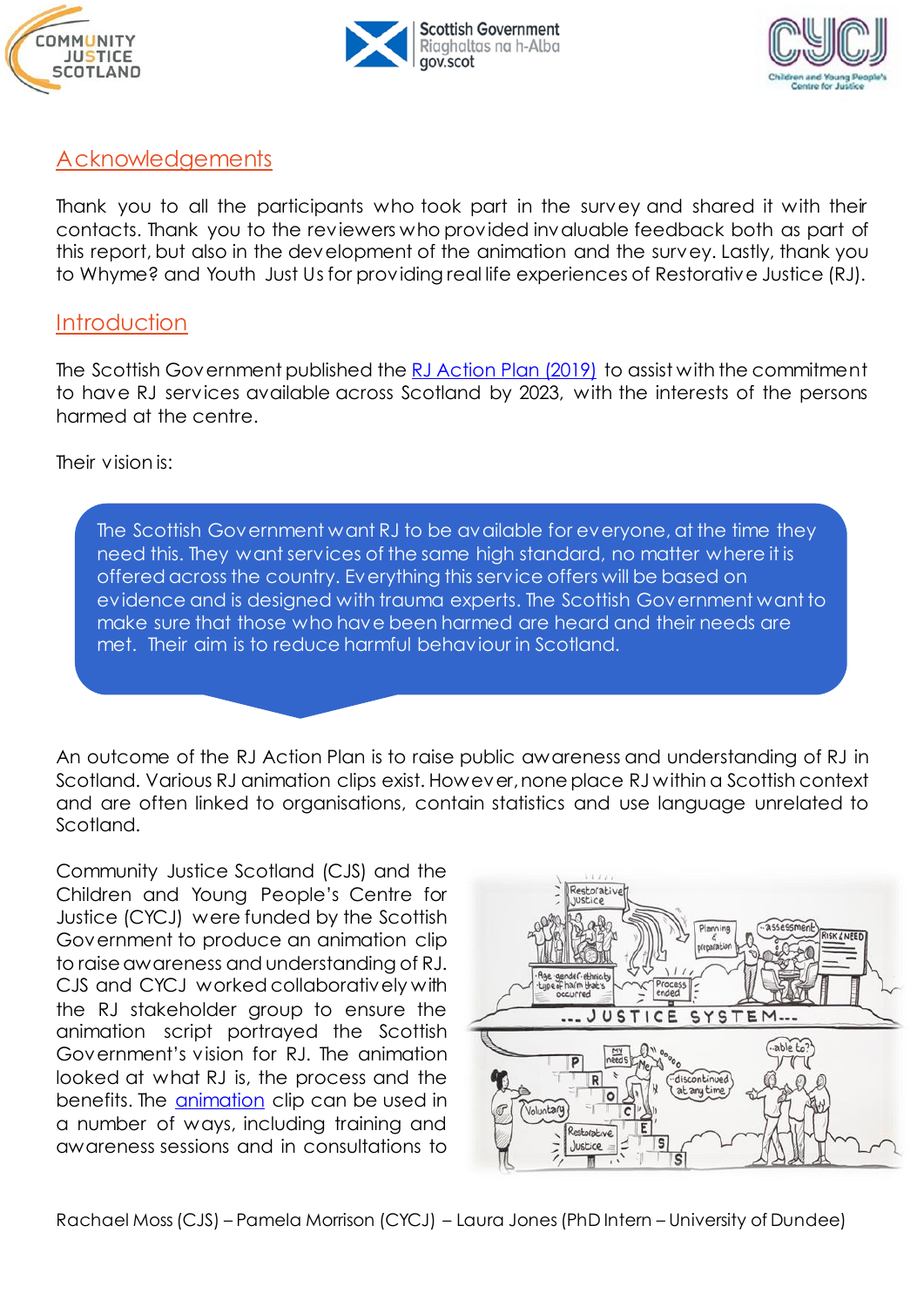





1

ensure people have a basic understanding of RJ.

Before the animation was published, a survey was designed to measure understanding and awareness of RJ before and after viewing the animation. This aimed to evaluate the animation to inform future awareness raising material. This report seeks to identify this impact and next steps.

## Method

Approval for the survey was agreed by CJS Research and Ethics Committee. It was recognised that the subject of RJ could be distressing, therefore, trigger warnings were given at the beginning of the survey and signposting to relevant services provided after completion.

A simple mixed methods survey was created using SurveyMonkey. It was designed to measure understanding and awareness of RJ before and after viewing the animation. The survey had 20 questions; these were a combination of open and closed ended questions, multiple choice and Likert scales.

Consent was gained from participants and a number of questions were asked; this included demographic information. This purpose of this was to explore whether the animation was more of less accessible to demographic groups. The survey asked questions to measure baseline awareness and invited the participant to detail what that awareness was and where that originated from. Participants were asked to watch the RJ animation clip and then to complete further awareness questions on the impact of the tool.

Participants were invited to complete the survey via email, which were sent to a variety of stakeholders, colleagues and social contacts, with a request to circulate the survey widely. The survey was live from the 1st to the 30<sup>th</sup> of April 2021. Completion of the survey was promoted using various social media platforms including CJS and CYCJ twitter accounts.

Participants were made aware that the survey results would be compiled into a report for the Scottish Government RJ stakeholder group.

Participants were thanked for their participation. The animation clip also provided a link to the Scottish Governments RJ stakeholder group website for relevant publications on RJ development in Scotland.

The data was analysed using SPSS and Microsoft Excel. Descriptive statistics were produced on demographics, baseline and end-line awareness. The open ended responses were grouped thematically and coded inductively in line with the requirements of the research questions.

## Results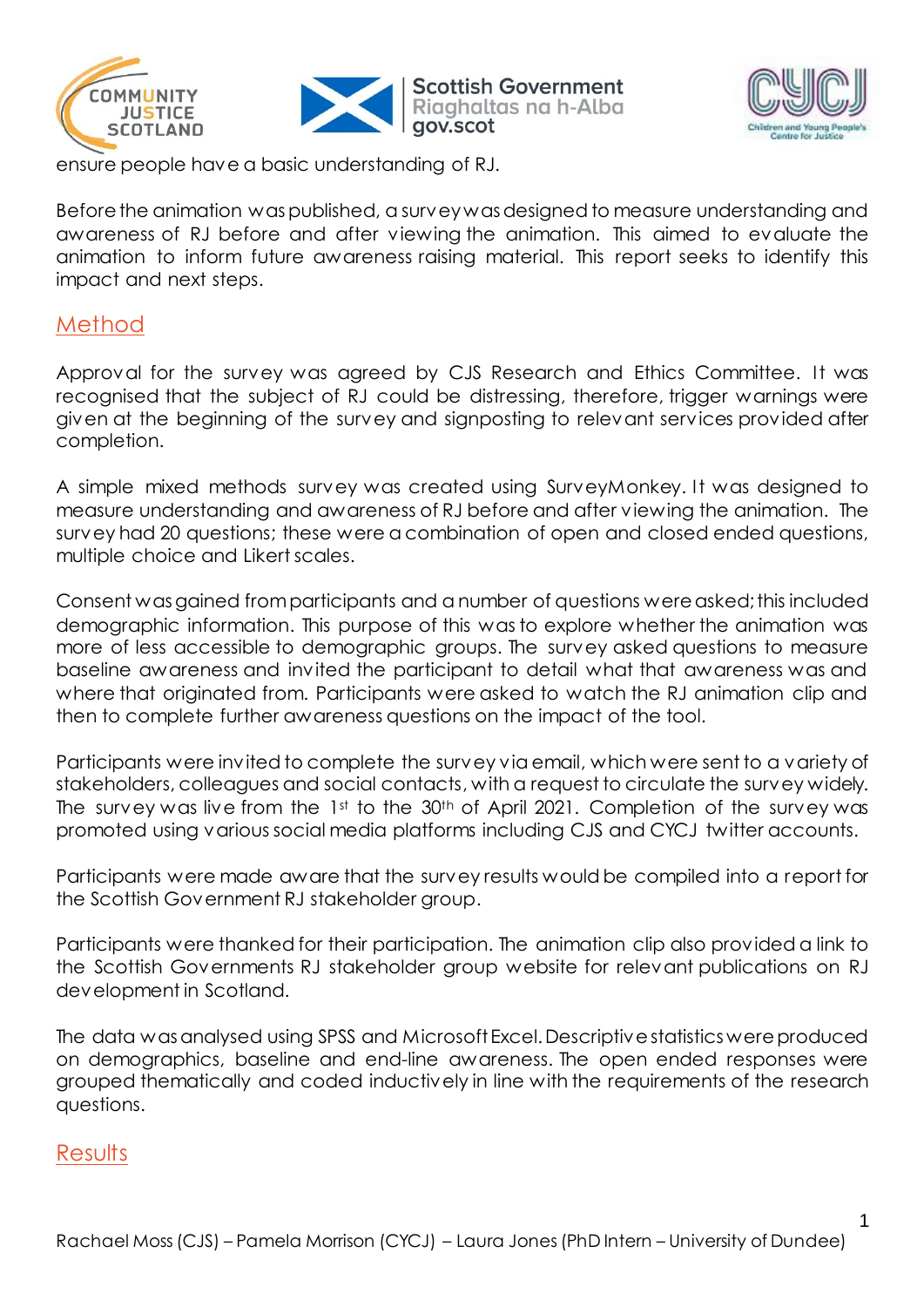





340 individuals completed the survey, aged between under 18 years to over 65 years. The majority of participants were female 75% (255).1% identified as non-binary or chose not to disclose their gender (2). The majority of participants were white Scottish 78% (254) followed by white British 13% (41).

### Awareness of RJ (before and after watching animation)

When participants were asked if they had heard of the term RJ, results showed that 83% (280) had heard of the term and 17% (58) had not, or were unsure. Participants were asked to rate their baseline awareness of RJ, and then asked to rate their awareness again after watching the animation. Graph 3.2.1 provides a comparison of baseline and end-line RJ awareness.



#### Graph 3.2.1: Awareness of RJ before and after watching the animation

### Understanding of RJ

After watching the animation, 57% (194) of participants rated themselves as 'more aware,' 41% (139) rated their awareness as the same and 1% (5) rated themselves as 'less aware.' The majority of those who rated their awareness the same before and after watching the animation, already had high levels of RJ awareness.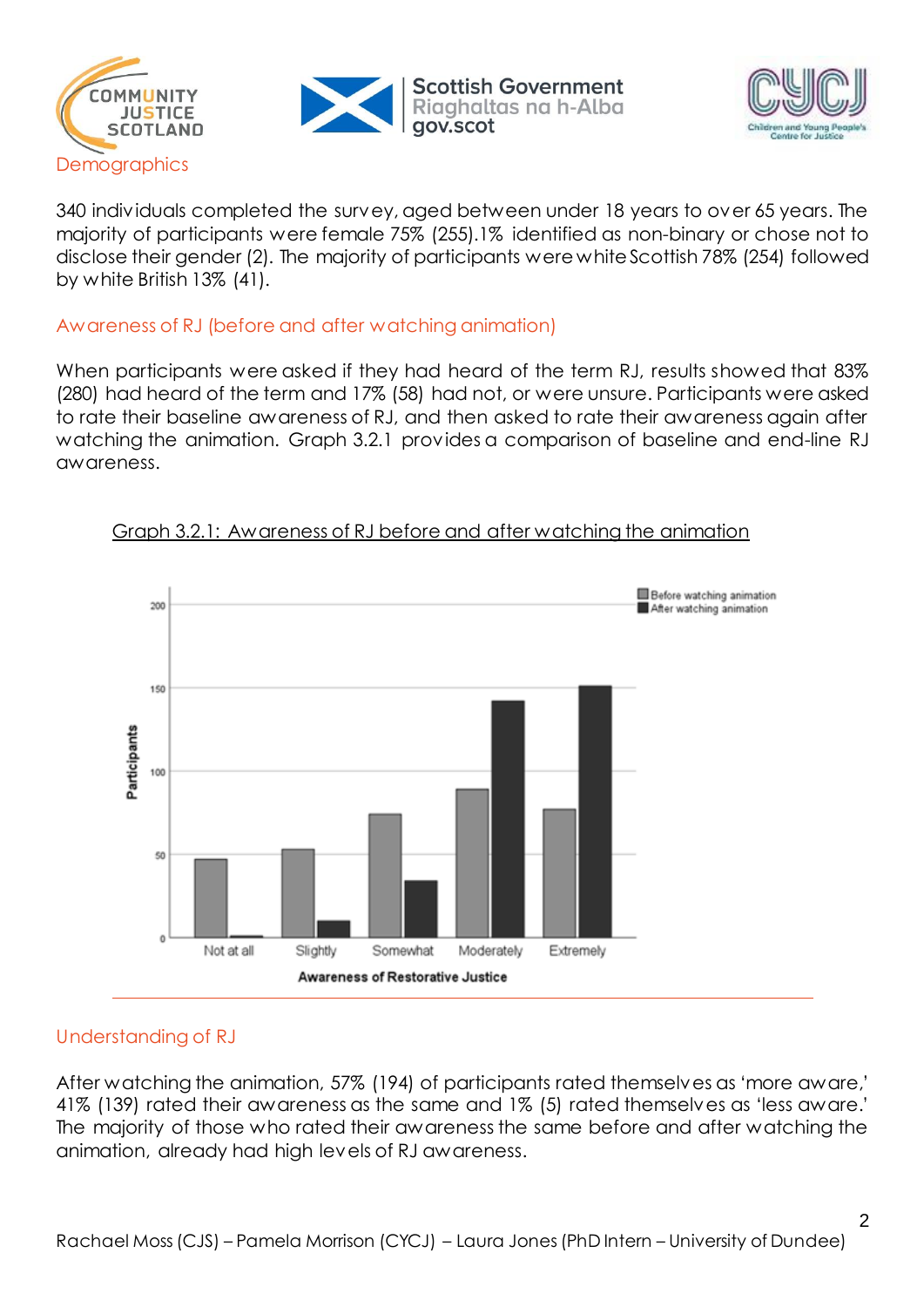





Participants who indicated they had heard of RJ were asked to comment on their understanding of the term. A total of 136 participants completed this question and 76% (106) demonstrated a full, clear understanding, 17% (23) demonstrated a broadly accurate, but partial understanding and 7% (10) demonstrated an unclear understanding, or were unsure. This was assessed against the same definition of RJ provided in the Scottish Opinion Monitor 2020 survey:

*"Restorative Justice involves bringing together the victim of a crime with the person who committed it, to talk about its impact and to try to make amends. This happens either through a meeting with a trained facilitator, or by the victim and offender writing to each other. Both the victim and the offender have to agree to take part, and the process happens in addition to the normal justice system."* 

### Animation – The Positives

Participants were asked to comment on the most impactful element of the animation. From the 245 people who answered this question, 74% (195) found the inclusion of lived experience and real life stories the most impactful element. Participants said:

*"the father who spoke with his son's attacker made a big impact on me."*

*"Hearing the voices of people who had been through the process."*

The accessibility and style of the animation was also well-received by participants. 20% of participants (54) specifically mentioned this, stating;

*"The animation was good. It was easy to follow and engaging."*

*"The simplicity and the flow between graphics is really good - thought it was cool, simple and informative"*

6% (15) participants also felt the information contained within the animation was bettercommunicated than in other methods of engagement. Participants coded under this category said:

*"Good explanation of what it was and how it has benefited some participants."*

*"The message that RJ will be available throughout Scotland in 2023."*

Animation – Suggested Improvements

Four main themes were noted in the suggested improvements: more lived experience, further information, a change in style and accessibility (Table 3.3.1).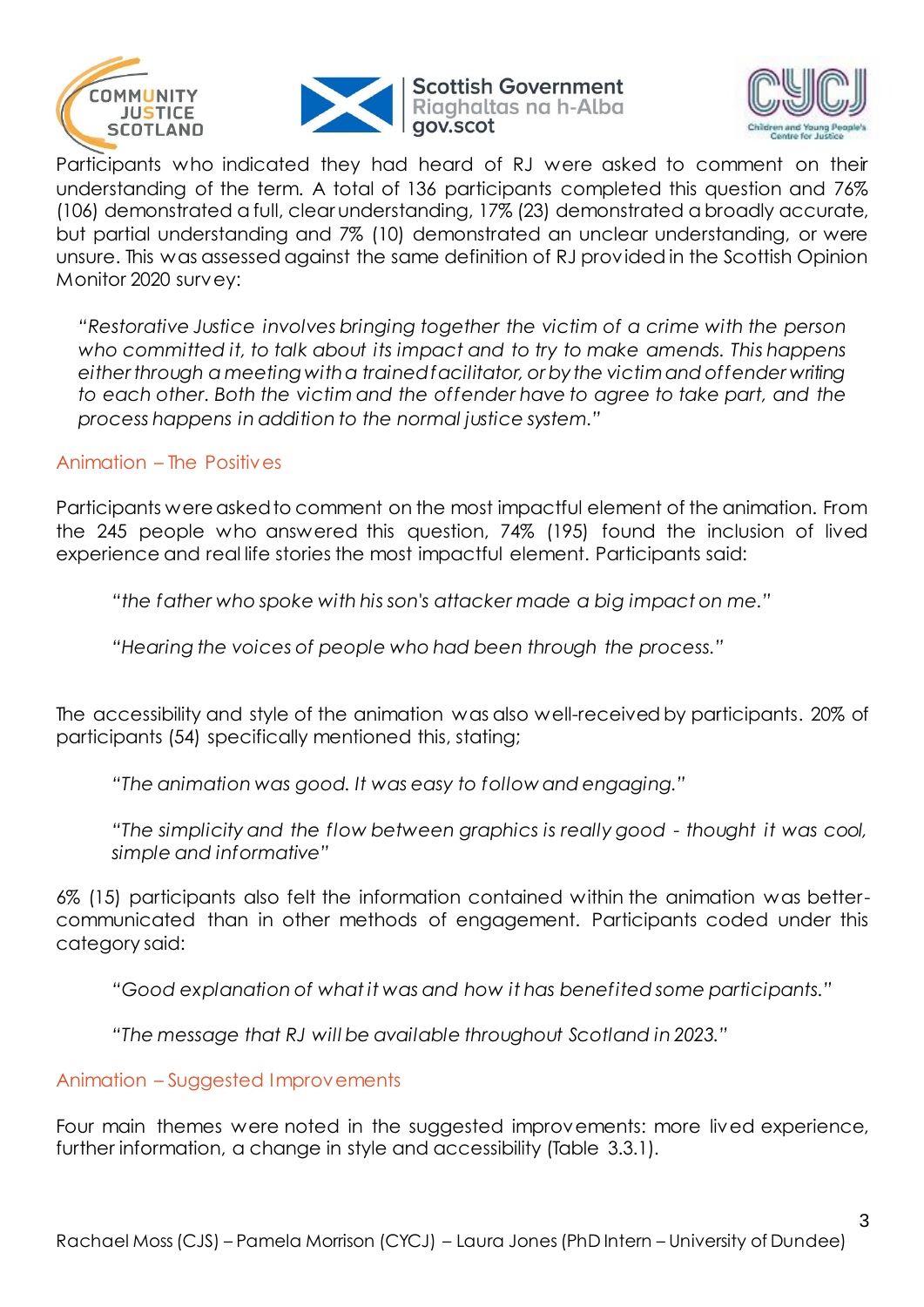



#### **Scottish Government** Riaghaltas na h-Alba gov.scot



| Table 3.3.1                  |                            |
|------------------------------|----------------------------|
| Improvements                 | <b>Participant Numbers</b> |
| More lived experience        | 68% (82)                   |
| Further information required | 20% (24)                   |
| A change in the video style  | 18% (21)                   |
| Improved accessibility       | 13% (16)                   |
| Other                        | 9% (11)                    |

Reflecting the comments participants made about the most impactful elements of the animation, the most suggested improvement was the inclusion of more lived experience. Participants suggested:

*"More examples of real success stories where restorative justice has been beneficial both for those harmed and those who committed the crimes."*

*"Further detail into what this actually looks like with real world examples."*

Some participants did not appreciate the testimonies in the animation were from individuals who had experienced RJ directly. Other participants wanted to hear more from the people who caused harm, and a number wanted a video of people with lived experience talking about their involvement in RJ from their own words.

Overwhelmingly, the message was that people were most engaged with real stories from those who have been through RJ processes. This is valuable information to take into account when planning any future engagement materials to feature lived experience and 'real life' experiences of the process and impact.

Other participants requested further information. However, the animation did signpost the viewer to the Scottish Government RJ stakeholder website, containing relevant publications in relation to the development of RJ in Scotland. Participants said:

*"this feels very introductory and left me with a lot of questions"*

*"Could be a little vague"*

The specific information participants requested has been analysed alongside the 'further questions' participants had. Some noted that lengthening the animation to fit in all the information they required would make it less accessible, and requested links to further training, or perhaps a series of follow-up videos. It is important to recall our sample had high levels of professional experience, and it is to be expected they might not find all the information they require in a general introductory video. This suggested improvement is positive, in that in shows there is a desire to learn more about RJ. However, to meet the request for more information in future animations, the audience, and pitching the information at the right level for their requirements, should be carefully considered to satisfy the needs of professionals, the public and people who use RJ.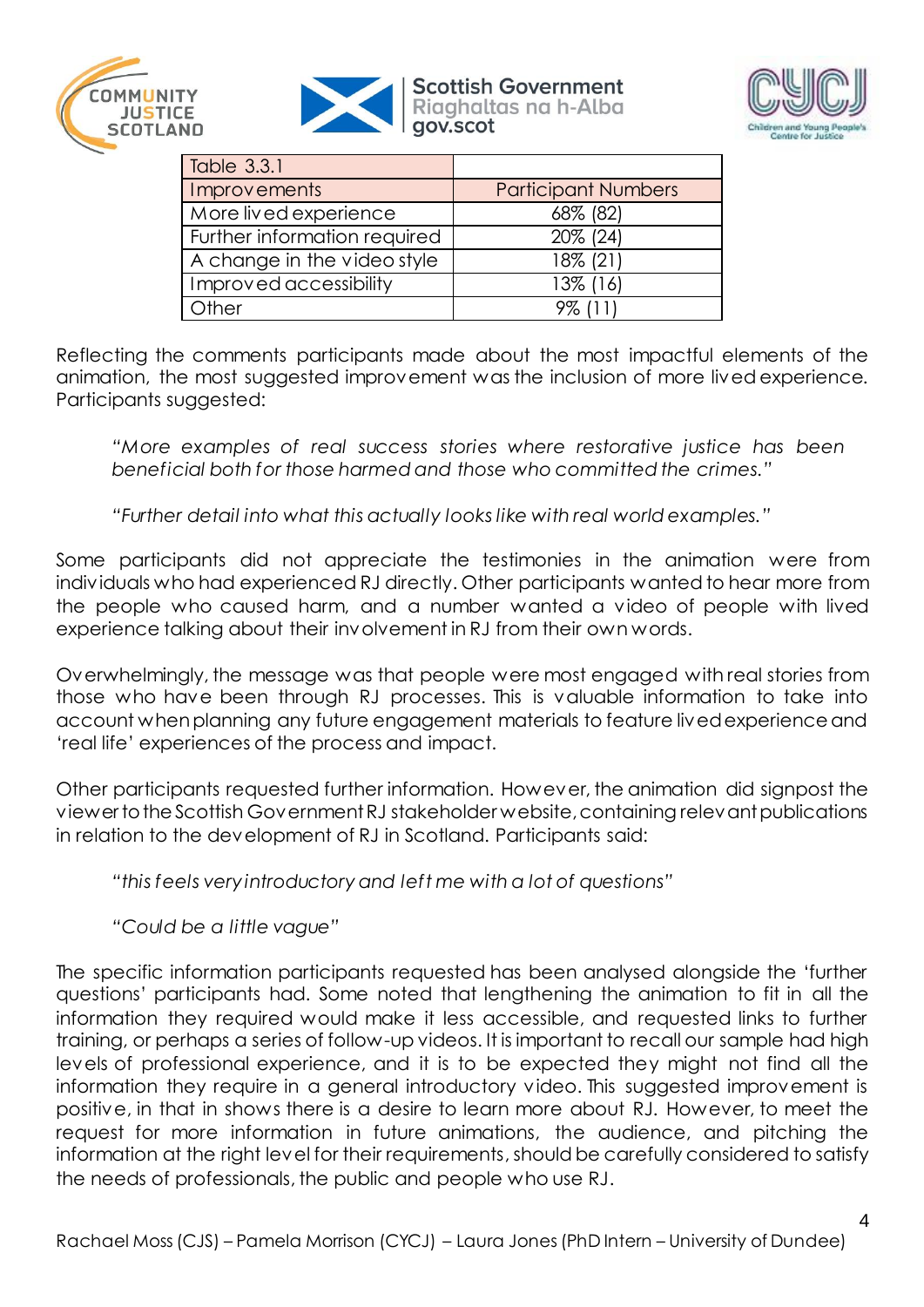





Whilst for some the animation style was a positive, for others it did not help to engage them with the video and its content. Participants suggested:

*"Use of colour to make it come alive"*

*"Stop drawing lines on each of the pictures. I find this very off putting"*

Overall, within this sample, the animation style was more popular than not, with more participants finding it impactful (54) than problematic (21). However, for future engagement materials, the divisive nature of this style should be noted, with participants suggesting:

*"The sound could be improved. Subtitles to make the video available to a wider audience."*

*"Some of the audio was a bit difficult to hear"*

*"The language is too professional "assessment" "third party contact" are not terms people would usually use. Keep it more simple and every day."*

Accessibility is a core concern and the participants have made valuable suggestions about the necessity to ensure any future material meets all accessibility requirements. The specific access needs identified were around sound quality, less jargon, the need for subtitling, suggesting a streamlined 'less cluttered' version suitable for neurodiverse viewers, and highlighting the requirement for good reading ability in English for the current animation.

## **Summary**

Overall, this animation was successful, with participants feeling better informed about RJ following viewing than before. Lived experience and 'real-life' stories were the most impactful elements of the animation, and participants requested more of this in future materials. Participants wanted to hear not only from the victim, but also the experience of the harmer, and other family members.

The available participants made it difficult to establish the communication preferences for different age groups. This study did provide useful considerations around accessibility, (such as suggestions for using subtitles, not relying on written text, and ensuring sound quality is high which can be taken forward into future engagement materials. It is also important to ensure accessibility to different learning styles and groups of people, including professionals, the public and individuals who may access RJ. This should include, but is not limited to children, adults and groups of people with particular needs, such as learning disability, ethnic groups or older adults etc.